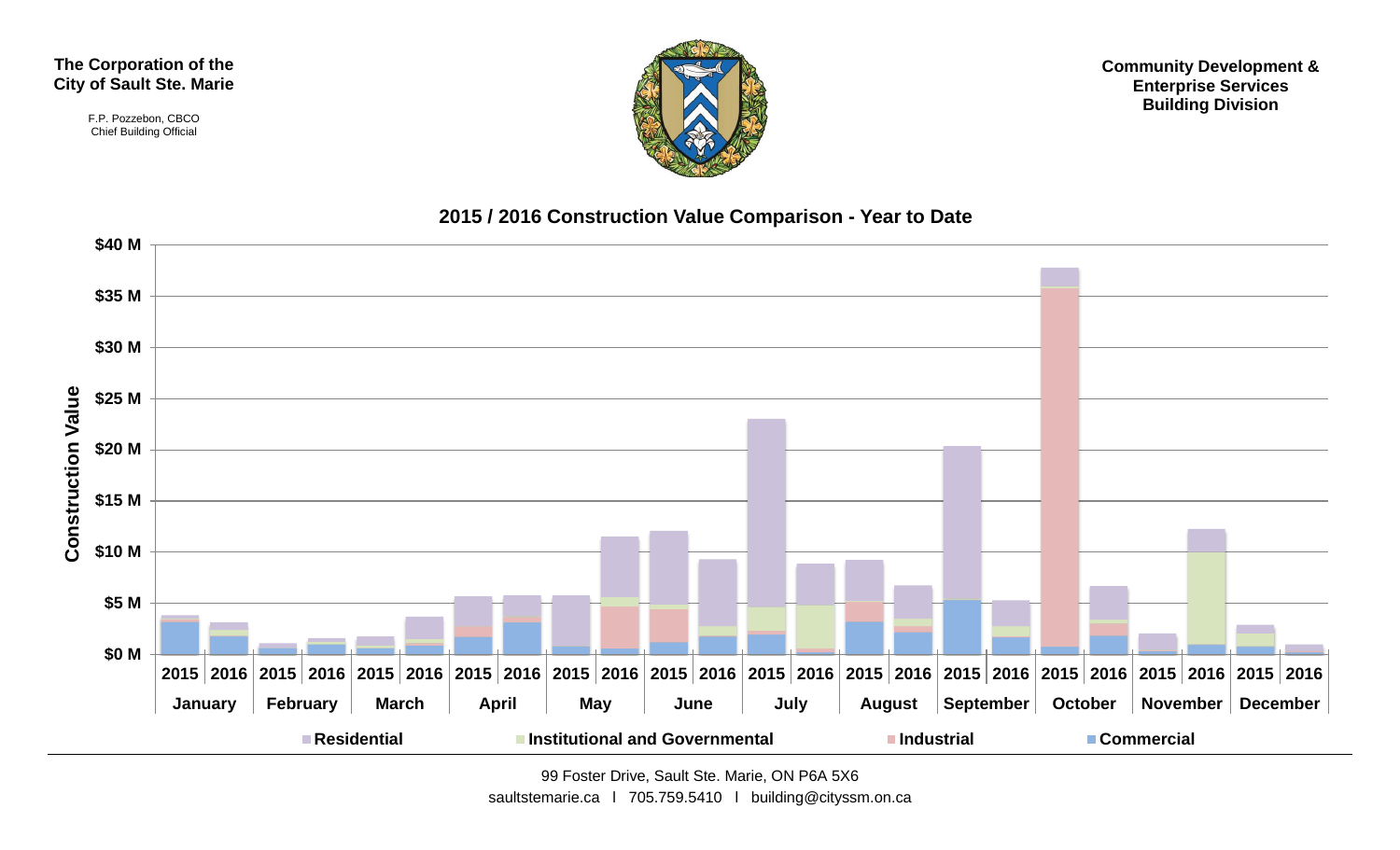

**Tel: (705) 759-5410Fax: (705) 541-7165**

#### **BUILDING PERMITS SUMMARY 2016/01/01 to 2016/12/31**

|                                                         |                                  | <b>New Construction</b>  |                      |                                  | <b>Alterations and Additions</b> |                      | <b>Total</b>                     |                          |                                                 |  |
|---------------------------------------------------------|----------------------------------|--------------------------|----------------------|----------------------------------|----------------------------------|----------------------|----------------------------------|--------------------------|-------------------------------------------------|--|
| <b>Building Type</b>                                    | <b>Num</b><br>of<br><b>Units</b> | Num of<br><b>Permits</b> | <b>Value of Work</b> | <b>Num</b><br>of<br><b>Units</b> | Num of<br><b>Permits</b>         | <b>Value of Work</b> | <b>Num</b><br>of<br><b>Units</b> | Num of<br><b>Permits</b> | <b>Value of Work</b>                            |  |
| <b>Commercial</b>                                       |                                  |                          |                      |                                  |                                  |                      |                                  |                          |                                                 |  |
| Convention center,<br>exhibition building               | 0                                | $\mathbf 0$              | \$0.00               | $\mathbf 0$                      | $\overline{2}$                   | \$39,500.00          | $\mathbf 0$                      | $\overline{2}$           | \$39,500.00                                     |  |
| Hotel, hotel/motel,<br>motor hotel                      | 0                                | $\mathbf 0$              | \$0.00               | $\mathbf 0$                      | 9                                | \$326,500.00         | $\mathbf 0$                      | 9                        | \$326,500.00                                    |  |
| Indoor recreational<br>building                         | 0                                | $\mathbf 0$              | \$0.00               | $\mathbf 0$                      | $6\phantom{a}$                   | \$192,355.00         | $\mathbf 0$                      | 6                        | \$192,355.00                                    |  |
| Motel, cabin                                            | 0                                | $\mathbf 0$              | \$0.00               | $\mathbf 0$                      | 1                                | \$12,000.00          | $\mathbf 0$                      | 1                        | \$12,000.00                                     |  |
| Motor vehicle show<br>room (new and used)               | 0                                | $\pmb{0}$                | \$0.00               | $\mathbf 0$                      | 1                                | \$56,000.00          | $\pmb{0}$                        | 1                        | \$56,000.00                                     |  |
| Office building                                         | 0                                | $\mathbf{1}$             | \$1,400,000.00       | $\mathbf 0$                      | 52                               | \$3,268,029.00       | $\mathbf 0$                      | 53                       | \$4,668,029.00                                  |  |
| Office complex                                          | 0                                | $\pmb{0}$                | \$0.00               | $\mathbf 0$                      | 5                                | \$1,442,000.00       | $\pmb{0}$                        | 5                        | \$1,442,000.00                                  |  |
| Other<br>accommodation                                  | $\mathbf 0$                      | $\mathbf 0$              | \$0.00               | $\mathbf 0$                      | 1                                | \$19,000.00          | $\mathbf 0$                      | 1                        | \$19,000.00                                     |  |
| Outdoor recreational<br>building                        | 0                                | $\mathbf 0$              | \$0.00               | $\mathbf 0$                      | $\overline{2}$                   | \$3,500.00           | $\mathbf 0$                      | $\overline{2}$           | \$3,500.00                                      |  |
| Restaurant                                              | 0                                | 1                        | \$500,000.00         | $\mathbf 0$                      | 15                               | \$2,650,925.00       | $\mathbf 0$                      | 16                       | \$3,150,925.00                                  |  |
| Retail and wholesale<br>outlets                         | $\mathbf 0$                      | $\mathbf{1}$             | \$1,500,000.00       | $\mathbf 0$                      | 33                               | \$1,798,401.74       | $\mathbf 0$                      | 34                       | \$3,298,401.74                                  |  |
| Retail complex                                          | 0                                | 0                        | \$0.00               | 0                                | 27                               | \$2,209,487.00       | 0                                | 27                       | \$2,209,487.00                                  |  |
| Service station, repair<br>garage and specialty<br>shop | $\mathbf 0$                      | $\mathbf 0$              | \$0.00               | $\mathbf 0$                      | 3                                | \$36,935.00          | $\mathbf 0$                      | 3                        | \$36,935.00                                     |  |
| Theatre and<br>performing art center                    | 0                                | $\pmb{0}$                | \$0.00               | $\mathbf 0$                      | $\overline{\mathbf{4}}$          | \$517,756.42         | $\mathbf 0$                      | 4                        | \$517,756.42                                    |  |
| Total:                                                  | $\mathbf 0$                      | $\mathbf{3}$             | \$3,400,000.00       | $\mathbf 0$                      | 161                              | \$12,572,389.16      | $\mathbf 0$                      | 164                      | \$15,972,389.16                                 |  |
| <b>Industrial</b>                                       |                                  |                          |                      |                                  |                                  |                      |                                  |                          |                                                 |  |
| Maintenance building                                    | 0                                | $\pmb{0}$                | \$0.00               | $\pmb{0}$                        | 5                                | \$1,326,595.00       | $\pmb{0}$                        | 5                        | \$1,326,595.00                                  |  |
| Plant for                                               | $\mathbf 0$                      | $\mathbf 0$              | \$0.00               | $\mathbf 0$                      | 4                                | \$74,850.00          | $\mathbf 0$                      | 4                        | \$74,850.00<br>Generated 2017/01/03 at 10:56 AM |  |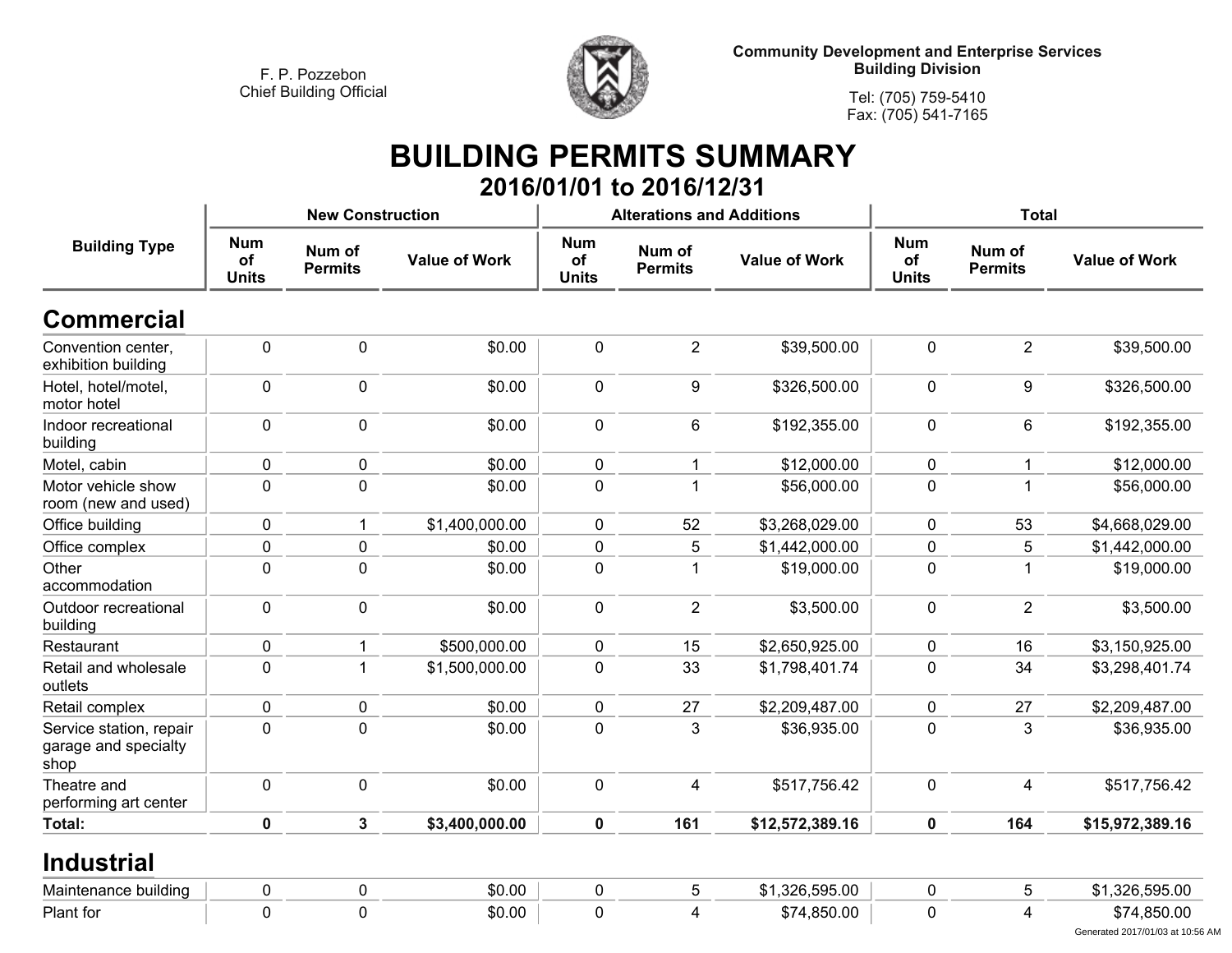| Total:                                         |  | \$731,590.00 | 29 | \$6,628,003.40 | 32 | \$7,359,593.40 |
|------------------------------------------------|--|--------------|----|----------------|----|----------------|
| Utility building                               |  | \$581,590.00 |    | \$314,428.67   |    | \$896,018.67   |
| Transportation<br>terminal                     |  | \$0.00       | 6  | \$4,169,223.20 | 6  | \$4,169,223.20 |
| Storage building                               |  | \$150,000.00 |    | \$324,880.53   |    | \$474,880.53   |
| Primary industry<br>building                   |  | \$0.00       | 5  | \$418,026.00   | 5  | \$418,026.00   |
| manufacturing,<br>processing and<br>assembling |  |              |    |                |    |                |

## **Institutional and Governmental**

| Day care, nursing<br>home, rest home,<br>home for the bl    | 0           | $\mathbf 0$ | \$0.00         | 0           | 13             | \$325,270.00    | 0              | 13             | \$325,270.00    |
|-------------------------------------------------------------|-------------|-------------|----------------|-------------|----------------|-----------------|----------------|----------------|-----------------|
| Elementary school,<br>kindergarten                          | $\pmb{0}$   | $\mathbf 0$ | \$0.00         | 0           | 8              | \$11,331,959.00 | $\pmb{0}$      | 8              | \$11,331,959.00 |
| Government<br>legislative and<br>administration<br>building | 0           | $\pmb{0}$   | \$0.00         | 0           | 9              | \$2,332,837.00  | 0              | 9              | \$2,332,837.00  |
| Hospital                                                    | $\mathbf 0$ | $\mathbf 0$ | \$0.00         | 0           | 3              | \$203,200.00    | 0              | 3              | \$203,200.00    |
| Library, museum, art<br>gallery, aquarium,<br>botanical     | 0           | $\mathbf 0$ | \$0.00         | 0           | 4              | \$285,600.00    | 0              | 4              | \$285,600.00    |
| Other government<br>building                                | $\mathbf 0$ | $\mathbf 0$ | \$0.00         | 0           | 3              | \$441,900.00    | 0              | 3              | \$441,900.00    |
| Post-secondary<br>institution                               | 0           | $\pmb{0}$   | \$0.00         | 0           | 15             | \$1,385,398.00  | 0              | 15             | \$1,385,398.00  |
| Religious building                                          | 0           | $\pmb{0}$   | \$0.00         | $\pmb{0}$   | $\overline{7}$ | \$30,806.84     | 0              | $\overline{7}$ | \$30,806.84     |
| Secondary school,<br>high school, junior<br>high school     | $\mathbf 0$ | $\mathbf 0$ | \$0.00         | $\mathbf 0$ | 8              | \$1,586,970.00  | 0              | 8              | \$1,586,970.00  |
| <b>University</b>                                           | 0           | $\pmb{0}$   | \$0.00         | 0           | 3              | \$762,989.00    | $\pmb{0}$      | 3              | \$762,989.00    |
| Total:                                                      | $\pmb{0}$   | $\mathbf 0$ | \$0.00         | $\mathbf 0$ | 73             | \$18,686,929.84 | $\mathbf 0$    | 73             | \$18,686,929.84 |
| <b>Residential</b>                                          |             |             |                |             |                |                 |                |                |                 |
| Apartment                                                   | 0           | $\pmb{0}$   | \$0.00         | 39          | 80             | \$4,324,035.41  | 39             | 80             | \$4,324,035.41  |
| Apartment -<br>Condominium                                  | 0           | $\pmb{0}$   | \$0.00         | $\pmb{0}$   | 6              | \$64,623.50     | $\mathbf 0$    | 6              | \$64,623.50     |
| Mobile home                                                 | $\pmb{0}$   | $\pmb{0}$   | \$0.00         | 0           | $\mathbf{1}$   | \$2,300.00      | 0              | $\mathbf 1$    | \$2,300.00      |
| Row House                                                   | 23          | 5           | \$2,700,000.00 | 0           | 16             | \$292,738.55    | 23             | 21             | \$2,992,738.55  |
| Row House -<br>Condominium                                  | $\mathbf 0$ | $\mathbf 0$ | \$0.00         | 0           | 1              | \$6,475.00      | 0              | 1              | \$6,475.00      |
| Semi-Detached or                                            | 6           | 4           | \$1,880,000.00 |             | 15             | \$81,278.00     | $\overline{7}$ | 19             | \$1,961,278.00  |

Generated 2017/01/03 at 10:56 AM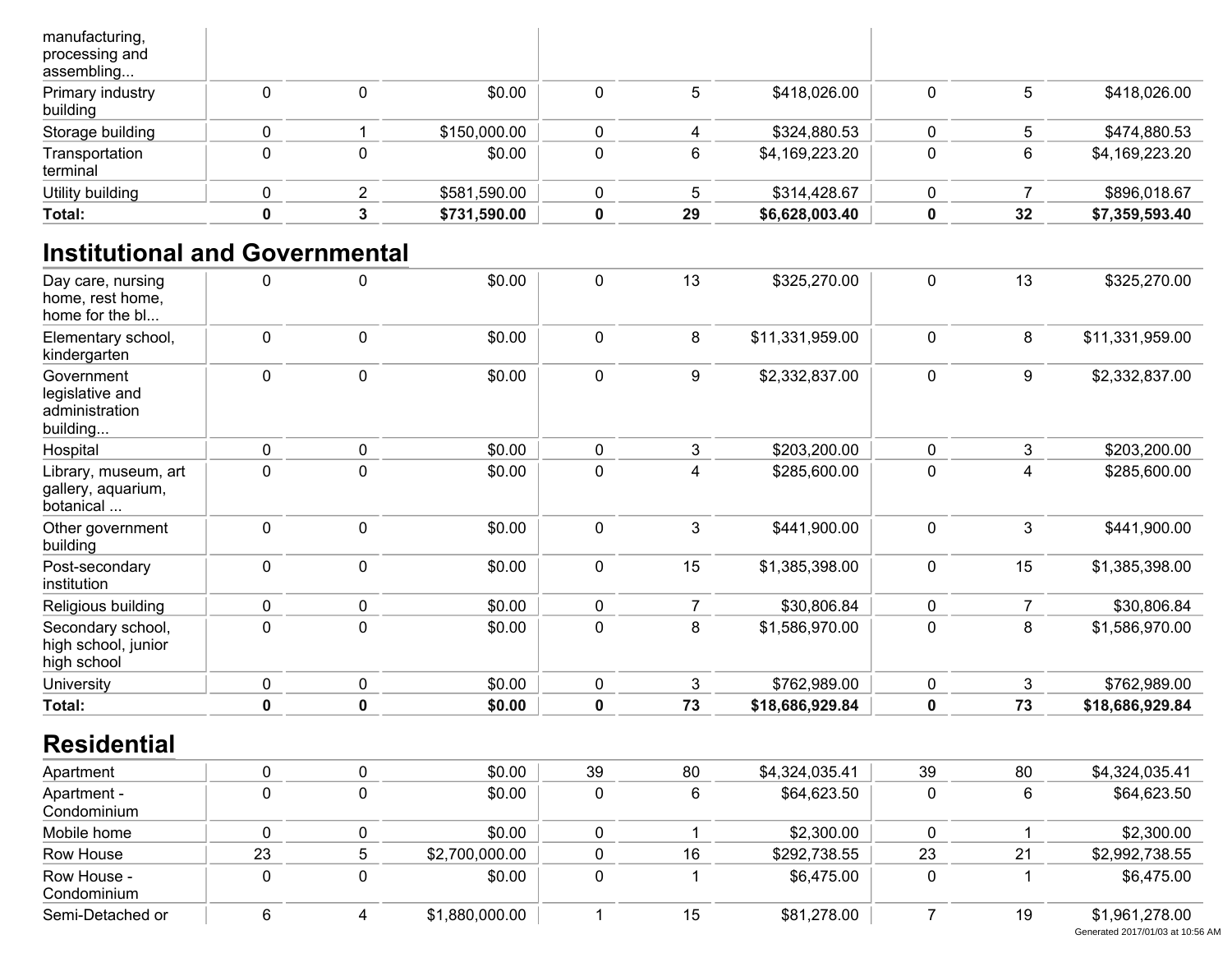| Double (side by side),<br>single-att |    |    |                 |    |      |                 |     |      |                 |
|--------------------------------------|----|----|-----------------|----|------|-----------------|-----|------|-----------------|
| Single House                         | 37 | 37 | \$11,758,120.00 |    | 1282 | \$12,694,003.25 | 37  | 1319 | \$24,452,123.25 |
| Total:                               | 66 | 46 | \$16,338,120.00 | 40 | 1401 | \$17,465,453.71 | 106 | 1447 | \$33,803,573.71 |
| <b>Grand Total:</b>                  | 66 | 52 | \$20,469,710.00 | 40 | 1664 | \$55,352,776.11 | 106 | 1716 | \$75,822,486.11 |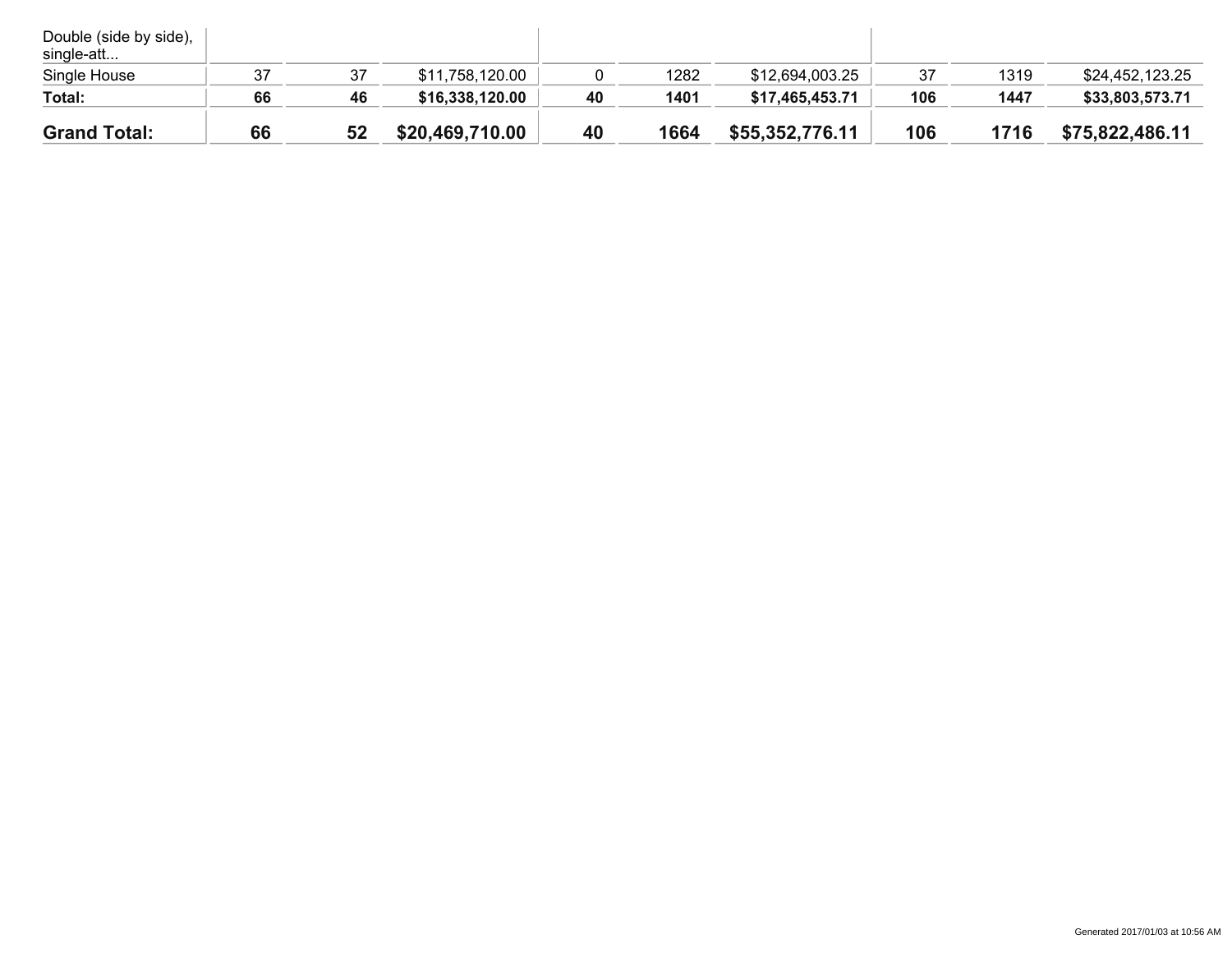

**Tel: (705) 759-5410Fax: (705) 541-7165**

#### **DEMOLITION PERMITS SUMMARY 2016/01/01 to 2016/12/31**

|                                       |                        | <b>New Construction</b>  |                                |                        | <b>Alterations and Additions</b> |                      | <b>Total</b>           |                          |                      |
|---------------------------------------|------------------------|--------------------------|--------------------------------|------------------------|----------------------------------|----------------------|------------------------|--------------------------|----------------------|
| <b>Building Type</b>                  | Num of<br><b>Units</b> | Num of<br><b>Permits</b> | <b>Value of</b><br><b>Work</b> | Num of<br><b>Units</b> | Num of<br><b>Permits</b>         | <b>Value of Work</b> | Num of<br><b>Units</b> | Num of<br><b>Permits</b> | <b>Value of Work</b> |
| <b>Commercial</b>                     |                        |                          |                                |                        |                                  |                      |                        |                          |                      |
| Office building                       | 0                      | 0                        | \$0.00                         | 0                      | $\overline{2}$                   | \$45,000.00          | 0                      | $\overline{2}$           | \$45,000.00          |
| Office complex                        | 0                      | $\pmb{0}$                | \$0.00                         | 0                      | 1                                | \$10,000.00          | 0                      | 1                        | \$10,000.00          |
| Retail and wholesale<br>outlets       | $\mathbf 0$            | $\mathbf 0$              | \$0.00                         | $-2$                   | $\overline{4}$                   | \$19,000.00          | $-2$                   | $\overline{4}$           | \$19,000.00          |
| Retail complex                        | 0                      | $\mathbf 0$              | \$0.00                         | $\mathbf 0$            | 1                                | \$100.00             | $\mathbf 0$            | 1                        | \$100.00             |
| Total:                                | $\mathbf 0$            | 0                        | \$0.00                         | $-2$                   | 8                                | \$74,100.00          | $-2$                   | 8                        | \$74,100.00          |
| <b>Industrial</b>                     |                        |                          |                                |                        |                                  |                      |                        |                          |                      |
| Storage building                      | 0                      | 0                        | \$0.00                         | 0                      |                                  | \$35,000.00          | 0                      | 1                        | \$35,000.00          |
| Total:                                | $\mathbf 0$            | 0                        | \$0.00                         | $\mathbf 0$            | 1                                | \$35,000.00          | $\mathbf 0$            | 1                        | \$35,000.00          |
| <b>Institutional and Governmental</b> |                        |                          |                                |                        |                                  |                      |                        |                          |                      |
| Elementary school,<br>kindergarten    | 0                      | 0                        | \$0.00                         | 0                      | 3                                | \$342,000.00         | $\mathbf 0$            | 3                        | \$342,000.00         |
| Post-secondary<br>institution         | $\mathbf 0$            | $\mathbf 0$              | \$0.00                         | 0                      | 1                                | \$265,000.00         | 0                      | 1                        | \$265,000.00         |
| Religious building                    | 0                      | $\mathbf 0$              | \$0.00                         | 0                      | $\overline{2}$                   | \$6,850.00           | 0                      | $\overline{2}$           | \$6,850.00           |
| Total:                                | $\mathbf 0$            | $\mathbf 0$              | \$0.00                         | 0                      | 6                                | \$613,850.00         | 0                      | 6                        | \$613,850.00         |
| <b>Residential</b>                    |                        |                          |                                |                        |                                  |                      |                        |                          |                      |
| Apartment                             | 0                      | 0                        | \$0.00                         | $-3$                   | 4                                | \$319,000.00         | $-3$                   | 4                        | \$319,000.00         |
| Row House                             | 0                      | $\pmb{0}$                | \$0.00                         | $\mathbf 0$            |                                  | \$100.00             | 0                      | 1                        | \$100.00             |
| Single House                          | $\mathbf 0$            | $\pmb{0}$                | \$0.00                         | $-17$                  | 68                               | \$226,500.00         | $-17$                  | 68                       | \$226,500.00         |
| <b>Total:</b>                         | $\mathbf 0$            | 0                        | \$0.00                         | $-20$                  | 73                               | \$545,600.00         | $-20$                  | 73                       | \$545,600.00         |
| <b>Grand Total:</b>                   | $\bf{0}$               | $\mathbf 0$              | \$0.00                         | $-22$                  | 88                               | \$1,268,550.00       | $-22$                  | 88                       | \$1,268,550.00       |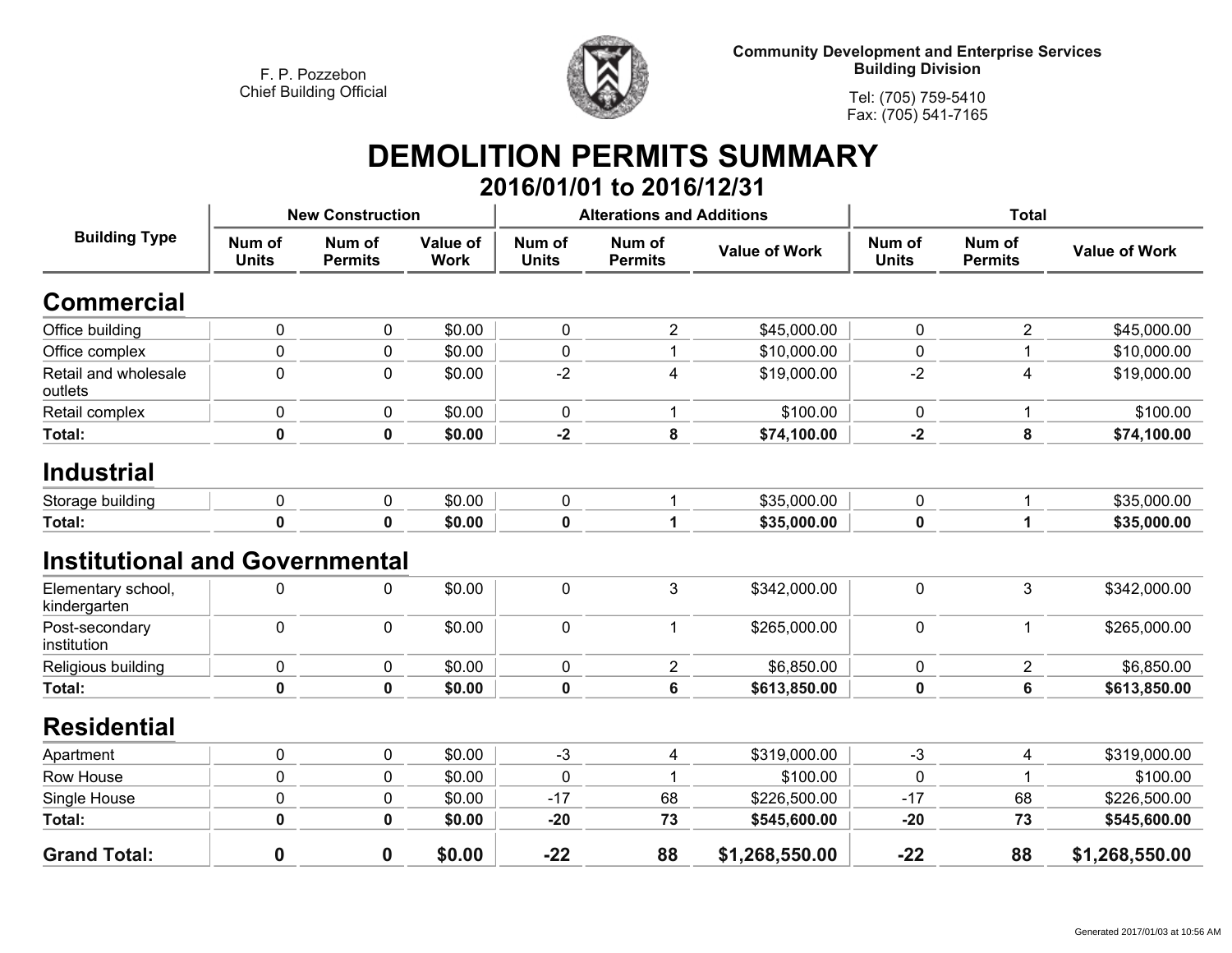

**Tel: (705) 759-5410Fax: (705) 541-7165**

#### **SIGN PERMITS SUMMARY 2016/01/01 to 2016/12/31**

|                                                         |                        | <b>New Construction</b>  |                         |                        | <b>Alterations and Additions</b> |                      | <b>Total</b>           |                          |                      |
|---------------------------------------------------------|------------------------|--------------------------|-------------------------|------------------------|----------------------------------|----------------------|------------------------|--------------------------|----------------------|
| <b>Building Type</b>                                    | Num of<br><b>Units</b> | Num of<br><b>Permits</b> | Value of<br><b>Work</b> | Num of<br><b>Units</b> | Num of<br><b>Permits</b>         | <b>Value of Work</b> | Num of<br><b>Units</b> | Num of<br><b>Permits</b> | <b>Value of Work</b> |
| <b>Commercial</b>                                       |                        |                          |                         |                        |                                  |                      |                        |                          |                      |
| Hotel, hotel/motel,<br>motor hotel                      | 0                      | $\mathbf 0$              | \$0.00                  | 0                      | $\mathbf{1}$                     | \$200.00             | $\mathbf 0$            | $\mathbf 1$              | \$200.00             |
| Indoor recreational<br>building                         | 0                      | $\mathbf 0$              | \$0.00                  | 0                      | $\mathbf 1$                      | \$14,000.00          | $\mathbf 0$            | $\mathbf 1$              | \$14,000.00          |
| Motel, cabin                                            | 0                      | 0                        | \$0.00                  | $\mathbf 0$            | 1                                | \$200.00             | $\mathbf 0$            | 1                        | \$200.00             |
| Office building                                         | 0                      | 0                        | \$0.00                  | 0                      | 6                                | \$58,000.00          | 0                      | 6                        | \$58,000.00          |
| Restaurant                                              | 0                      | $\mathbf 0$              | \$0.00                  | $\pmb{0}$              | $\overline{4}$                   | \$52,400.00          | 0                      | 4                        | \$52,400.00          |
| Retail and wholesale<br>outlets                         | 0                      | $\mathbf 0$              | \$0.00                  | 0                      | 129                              | \$231,930.00         | $\mathbf 0$            | 129                      | \$231,930.00         |
| Retail complex                                          | 0                      | $\pmb{0}$                | \$0.00                  | 0                      | 14                               | \$22,500.00          | $\pmb{0}$              | 14                       | \$22,500.00          |
| Service station, repair<br>garage and specialty<br>shop | $\mathbf 0$            | $\mathbf 0$              | \$0.00                  | $\mathbf 0$            | $\mathbf{1}$                     | \$62,000.00          | 0                      | -1                       | \$62,000.00          |
| <b>Total:</b>                                           | 0                      | $\mathbf{0}$             | \$0.00                  | 0                      | 157                              | \$441,230.00         | 0                      | 157                      | \$441,230.00         |
| <b>Industrial</b>                                       |                        |                          |                         |                        |                                  |                      |                        |                          |                      |
| Primary industry<br>building                            | 0                      | 0                        | \$0.00                  | 0                      | $\mathbf{3}$                     | \$600.00             | $\mathbf 0$            | 3                        | \$600.00             |
| Storage building                                        | 0                      | 0                        | \$0.00                  | 0                      | 1                                | \$15,000.00          | 0                      | -1                       | \$15,000.00          |
| <b>Total:</b>                                           | $\mathbf 0$            | $\mathbf 0$              | \$0.00                  | 0                      | 4                                | \$15,600.00          | $\mathbf 0$            | 4                        | \$15,600.00          |
| <b>Institutional and Governmental</b>                   |                        |                          |                         |                        |                                  |                      |                        |                          |                      |
| Elementary school,<br>kindergarten                      | 0                      | 0                        | \$0.00                  | $\mathbf 0$            | 1                                | \$5,000.00           | $\mathbf 0$            | $\mathbf 1$              | \$5,000.00           |
| Religious building                                      | 0                      | $\pmb{0}$                | \$0.00                  | 0                      | $\mathbf{1}$                     | \$12,000.00          | $\pmb{0}$              | -1                       | \$12,000.00          |
| Total:                                                  | $\mathbf 0$            | $\mathbf 0$              | \$0.00                  | $\mathbf 0$            | $\overline{2}$                   | \$17,000.00          | $\mathbf 0$            | $\overline{2}$           | \$17,000.00          |
| <b>Residential</b>                                      |                        |                          |                         |                        |                                  |                      |                        |                          |                      |
| Apartment                                               | 0                      | 0                        | \$0.00                  | 0                      | 1                                | \$25,000.00          | 0                      | 1                        | \$25,000.00          |
|                                                         |                        |                          |                         |                        |                                  |                      |                        |                          |                      |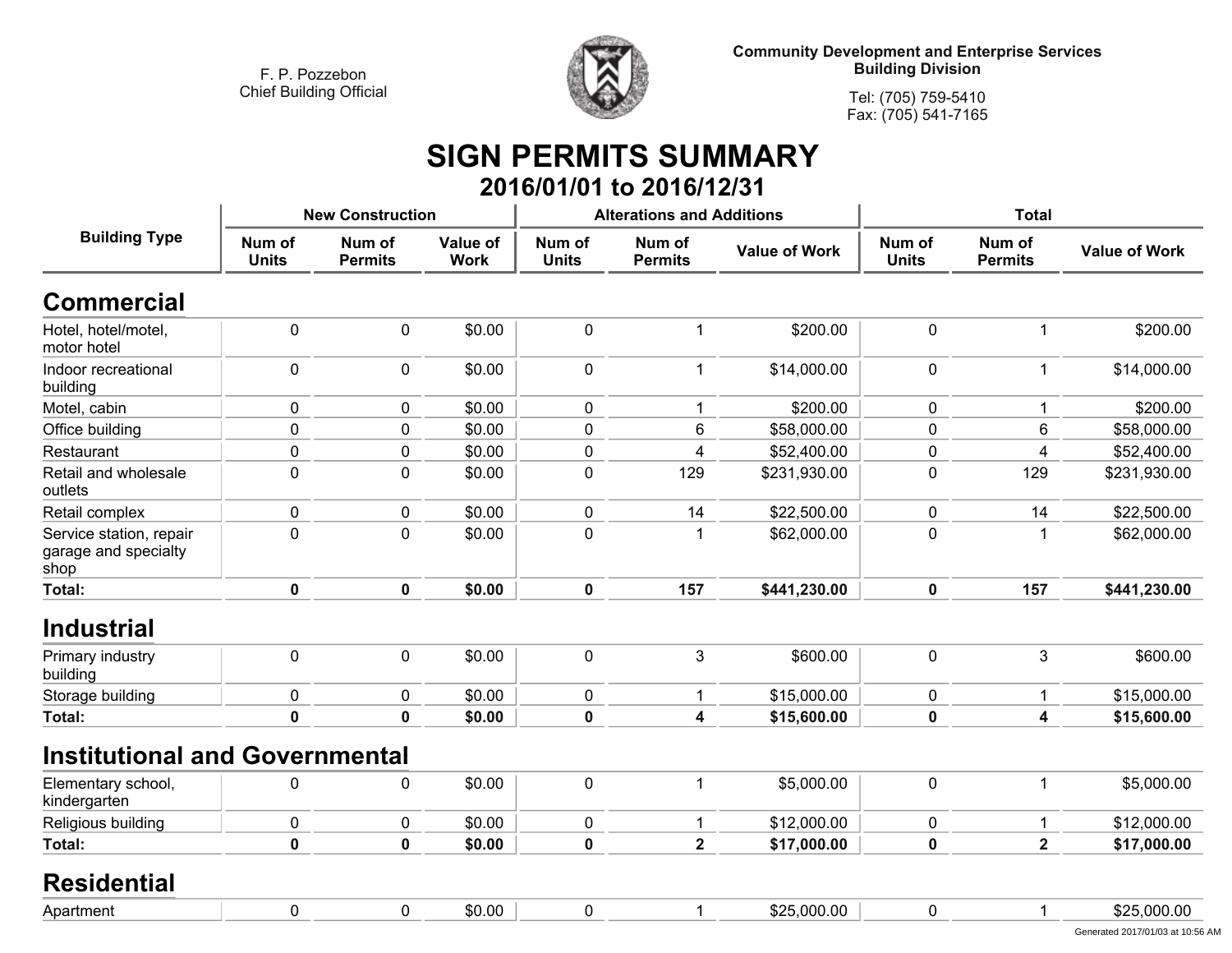| Single House           |  | \$0.00 |     | \$400.00    |     | \$400.00     |
|------------------------|--|--------|-----|-------------|-----|--------------|
| Total:                 |  | \$0.00 |     | \$25,400.00 |     | \$25,400.00  |
| <b>Grand</b><br>Total: |  | \$0.00 | 166 | 499,230.00  | 166 | \$499,230.00 |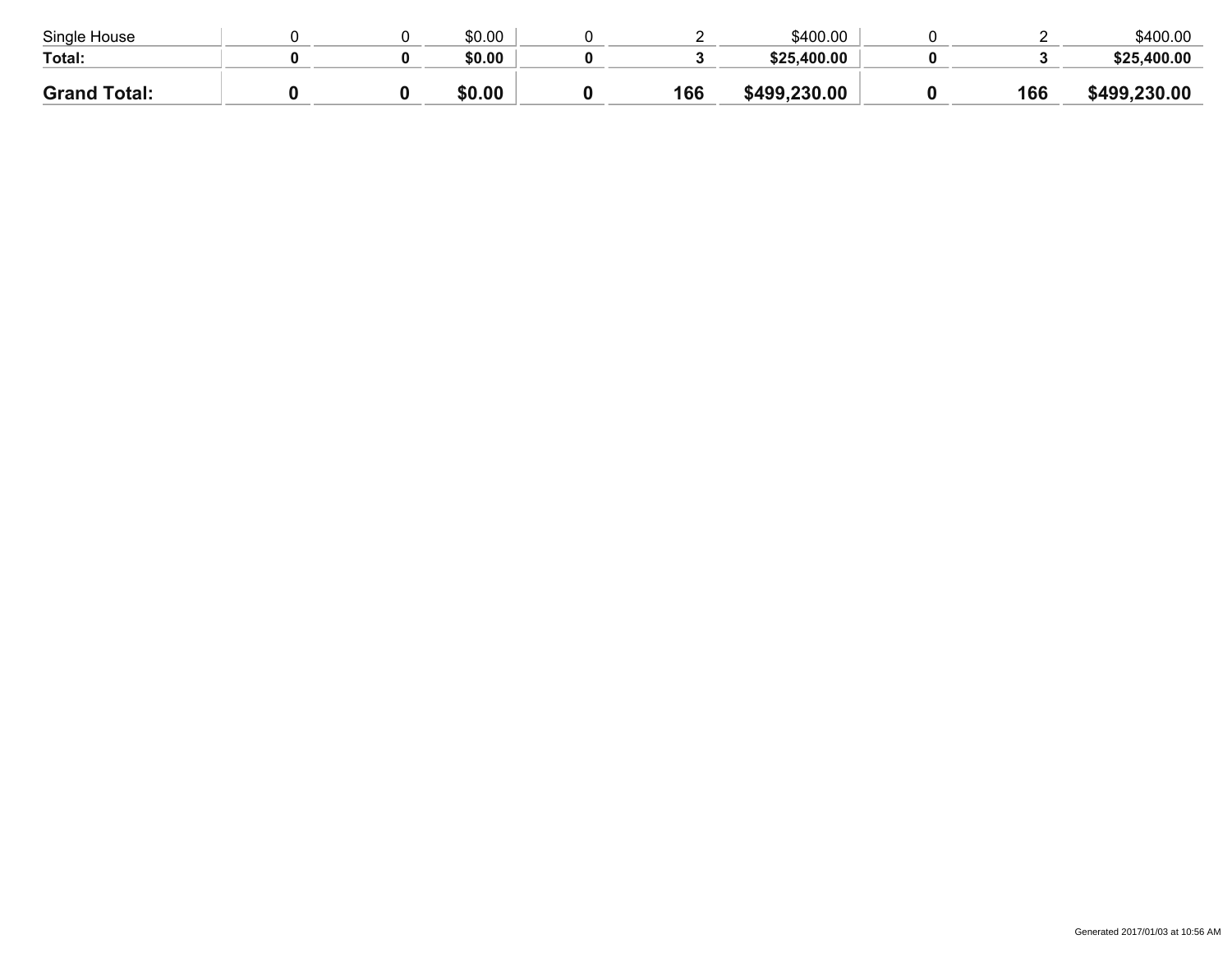

**Tel: (705) 759-5410 Fax: (705) 541-7165**

#### **BUILDING PERMITS SUMMARY 2015/01/01 to 2015/12/31**

|                                                         |                                  | <b>New Construction</b>  |                      |                                  | <b>Alterations and Additions</b> |                      | <b>Total</b>                     |                          |                                  |  |
|---------------------------------------------------------|----------------------------------|--------------------------|----------------------|----------------------------------|----------------------------------|----------------------|----------------------------------|--------------------------|----------------------------------|--|
| <b>Building Type</b>                                    | <b>Num</b><br>of<br><b>Units</b> | Num of<br><b>Permits</b> | <b>Value of Work</b> | <b>Num</b><br>of<br><b>Units</b> | Num of<br><b>Permits</b>         | <b>Value of Work</b> | <b>Num</b><br>of<br><b>Units</b> | Num of<br><b>Permits</b> | <b>Value of Work</b>             |  |
| <b>Commercial</b>                                       |                                  |                          |                      |                                  |                                  |                      |                                  |                          |                                  |  |
| Convention center,<br>exhibition building               | $\mathbf 0$                      | $\mathbf 0$              | \$0.00               | $\mathbf 0$                      | 4                                | \$191,925.00         | $\mathbf 0$                      | 4                        | \$191,925.00                     |  |
| Hotel, hotel/motel,<br>motor hotel                      | $\mathbf 0$                      | $\mathbf 0$              | \$0.00               | $\mathbf 0$                      | 6                                | \$157,647.20         | $\mathbf 0$                      | $6\phantom{1}$           | \$157,647.20                     |  |
| Indoor recreational<br>building                         | $\mathbf 0$                      | 0                        | \$0.00               | $\mathbf 0$                      | 8                                | \$208,850.00         | $\mathbf 0$                      | 8                        | \$208,850.00                     |  |
| Laboratory and<br>research center                       | $\mathbf 0$                      | $\mathbf 0$              | \$0.00               | $\mathbf 0$                      | 1                                | \$40,000.00          | $\mathbf 0$                      | $\mathbf{1}$             | \$40,000.00                      |  |
| Motor vehicle show<br>room (new and used)               | $\mathbf 0$                      | $\mathbf{1}$             | \$273,000.00         | $\mathbf 0$                      | 1                                | \$2,500.00           | $\mathbf 0$                      | $\overline{2}$           | \$275,500.00                     |  |
| Office building                                         | $\mathbf 0$                      | $\mathbf 1$              | \$3,000,000.00       | $\mathbf 0$                      | 55                               | \$3,858,941.73       | $\mathbf 0$                      | 56                       | \$6,858,941.73                   |  |
| Office complex                                          | $\mathbf 0$                      | $\mathbf 0$              | \$0.00               | $\mathbf 0$                      | 4                                | \$414,800.00         | $\pmb{0}$                        | 4                        | \$414,800.00                     |  |
| Outdoor recreational<br>building                        | $\mathbf 0$                      | 0                        | \$0.00               | $\mathbf 0$                      | 4                                | \$54,500.00          | $\mathbf 0$                      | $\overline{4}$           | \$54,500.00                      |  |
| Restaurant                                              | $\mathbf 0$                      | 1                        | \$700,000.00         | $\mathbf 0$                      | 10                               | \$290,500.00         | $\mathbf 0$                      | 11                       | \$990,500.00                     |  |
| Retail and wholesale<br>outlets                         | $\mathbf 0$                      |                          | \$500,000.00         | $\mathbf 0$                      | 31                               | \$1,406,036.38       | $\mathbf 0$                      | 32                       | \$1,906,036.38                   |  |
| Retail complex                                          | $\mathbf 0$                      | 0                        | \$0.00               | $\mathbf 0$                      | 41                               | \$6,616,117.20       | $\mathbf 0$                      | 41                       | \$6,616,117.20                   |  |
| Service station,<br>repair garage and<br>specialty shop | $\mathbf 0$                      | 0                        | \$0.00               | $\pmb{0}$                        | $\overline{7}$                   | \$1,720,600.00       | $\pmb{0}$                        | $\overline{7}$           | \$1,720,600.00                   |  |
| Special building use                                    | $\mathbf 0$                      | 1                        | \$783,600.00         | $\mathbf 0$                      | 1                                | \$10,000.00          | $\pmb{0}$                        | $\overline{2}$           | \$793,600.00                     |  |
| Theatre and<br>performing art center                    | $\mathbf 0$                      | 0                        | \$0.00               | $\mathbf 0$                      | 1                                | \$4,000.00           | $\mathbf 0$                      | -1                       | \$4,000.00                       |  |
| Total:                                                  | $\mathbf 0$                      | 5                        | \$5,256,600.00       | 0                                | 174                              | \$14,976,417.51      | $\mathbf 0$                      | 179                      | \$20,233,017.51                  |  |
| <b>Industrial</b>                                       |                                  |                          |                      |                                  |                                  |                      |                                  |                          |                                  |  |
| Communication<br>building                               | $\mathbf 0$                      | $\pmb{0}$                | \$0.00               | $\pmb{0}$                        | 3                                | \$777,845.00         | $\pmb{0}$                        | 3                        | \$777,845.00                     |  |
|                                                         |                                  |                          |                      |                                  |                                  |                      |                                  |                          | Generated 2017/01/03 at 10:57 AM |  |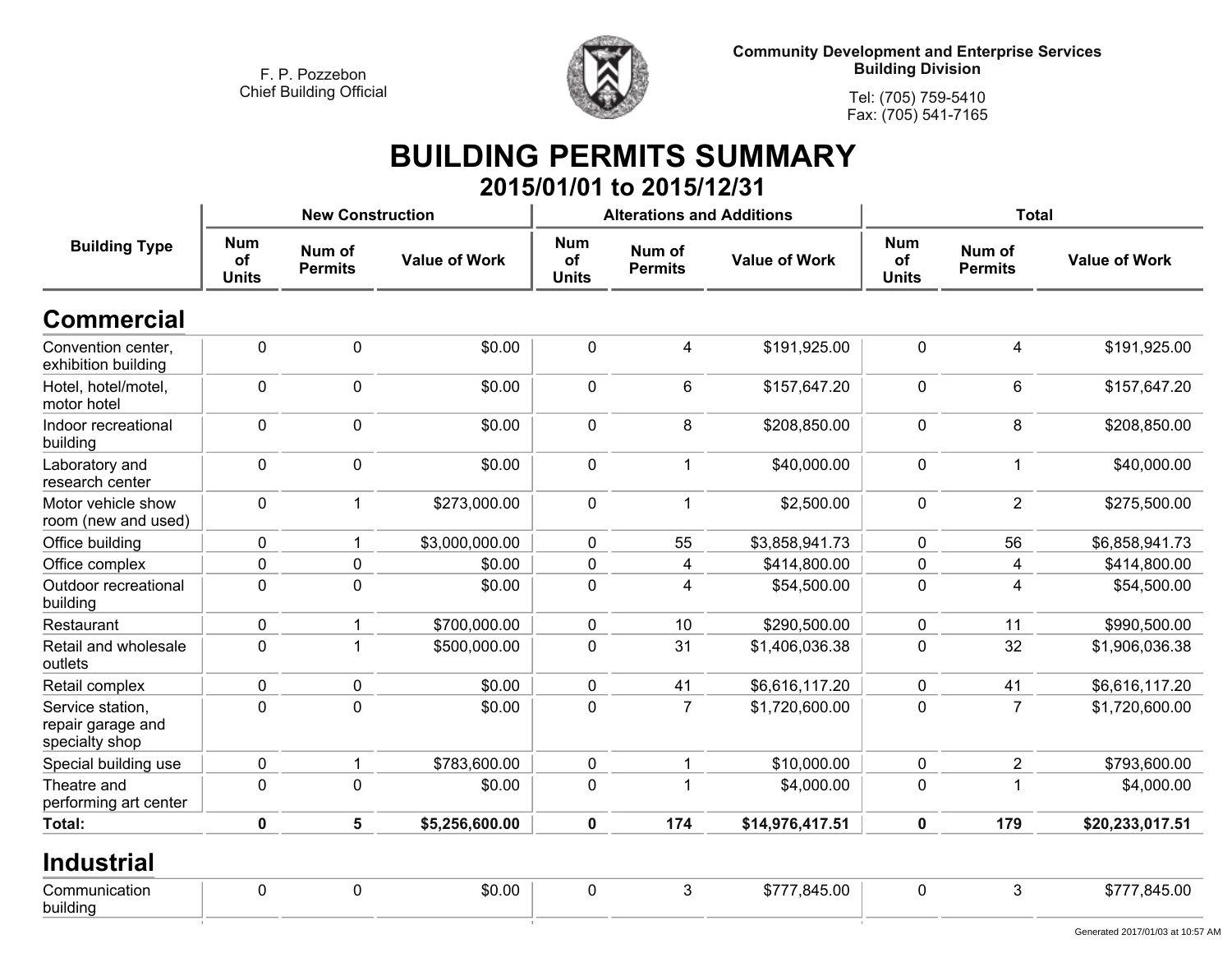| Total:                                                      | 5        | \$38,610,000.00 |          | 32 | \$3,567,596.92 | 0 | 37 | \$42,177,596.92 |
|-------------------------------------------------------------|----------|-----------------|----------|----|----------------|---|----|-----------------|
| Utility building                                            | $\Omega$ | \$0.00          | $\Omega$ |    | \$12,000.00    | 0 |    | \$12,000.00     |
| Transportation<br>terminal                                  |          | \$3,000,000.00  | 0        |    | \$2,122,151.92 | 0 | 9  | \$5,122,151.92  |
| Storage building                                            |          | \$10,000.00     |          |    | \$120,700.00   |   |    | \$130,700.00    |
| Primary industry<br>building                                |          | \$250,000.00    | 0        |    | \$11,500.00    | 0 | 3  | \$261,500.00    |
| Plant for<br>manufacturing,<br>processing and<br>assembling |          | \$35,000,000.00 | 0        |    | \$303,490.00   | 0 |    | \$35,303,490.00 |
| Maintenance building                                        |          | \$350,000.00    |          |    | \$92,910.00    | 0 | 5  | \$442,910.00    |
| Engineering                                                 |          | \$0.00          |          |    | \$127,000.00   |   |    | \$127,000.00    |

## **Institutional and Governmental**

| Clinic, health unit                                         | 0   | 0           | \$0.00          | 0           | 1              | \$1,200.00     | 0           |                | \$1,200.00                       |
|-------------------------------------------------------------|-----|-------------|-----------------|-------------|----------------|----------------|-------------|----------------|----------------------------------|
| Day care, nursing<br>home, rest home,<br>home for the bl    | 0   | 0           | \$0.00          | $\pmb{0}$   | 30             | \$71,964.04    | 0           | 30             | \$71,964.04                      |
| Elementary school,<br>kindergarten                          | 0   | 0           | \$0.00          | $\mathbf 0$ | 11             | \$3,590,240.00 | 0           | 11             | \$3,590,240.00                   |
| Government<br>legislative and<br>administration<br>building | 0   | 0           | \$0.00          | $\pmb{0}$   | 6              | \$31,437.00    | 0           | 6              | \$31,437.00                      |
| Hospital                                                    | 0   | 0           | \$0.00          | $\pmb{0}$   | 1              | \$1,600.00     | 0           |                | \$1,600.00                       |
| Library, museum, art<br>gallery, aquarium,<br>botanical     | 0   | 0           | \$0.00          | $\mathbf 0$ | $\overline{2}$ | \$2,800.00     | 0           | $\overline{2}$ | \$2,800.00                       |
| Other government<br>building                                | 0   | 0           | \$0.00          | $\mathbf 0$ | 4              | \$32,487.00    | 0           | 4              | \$32,487.00                      |
| Post-secondary<br>institution                               | 0   | 0           | \$0.00          | $\pmb{0}$   | 3              | \$124,500.00   | 0           | 3              | \$124,500.00                     |
| Religious building                                          | 0   | 0           | \$0.00          | $\mathbf 0$ | 19             | \$535,115.00   | $\mathbf 0$ | 19             | \$535,115.00                     |
| Secondary school,<br>high school, junior<br>high school     | 0   | 0           | \$0.00          | 0           | 5              | \$216,800.00   | 0           | 5              | \$216,800.00                     |
| University                                                  | 0   | 0           | \$0.00          | $\pmb{0}$   | 6              | \$307,200.00   | 0           | 6              | \$307,200.00                     |
| <b>Total:</b>                                               | 0   | $\mathbf 0$ | \$0.00          | $\mathbf 0$ | 88             | \$4,915,343.04 | 0           | 88             | \$4,915,343.04                   |
| <b>Residential</b>                                          |     |             |                 |             |                |                |             |                |                                  |
| Apartment                                                   | 105 | 3           | \$14,700,000.00 | $\mathbf 0$ | 81             | \$3,216,652.45 | 105         | 84             | \$17,916,652.45                  |
| Apartment -<br>Condominium                                  | 0   | 0           | \$0.00          | 40          | 11             | \$9,673,560.00 | 40          | 11             | \$9,673,560.00                   |
| Mobile home                                                 | 0   | 0           | \$0.00          | $\mathbf 0$ | 1              | \$1,200.00     | 0           |                | \$1,200.00                       |
|                                                             |     |             |                 |             |                |                |             |                | Generated 2017/01/03 at 10:57 AM |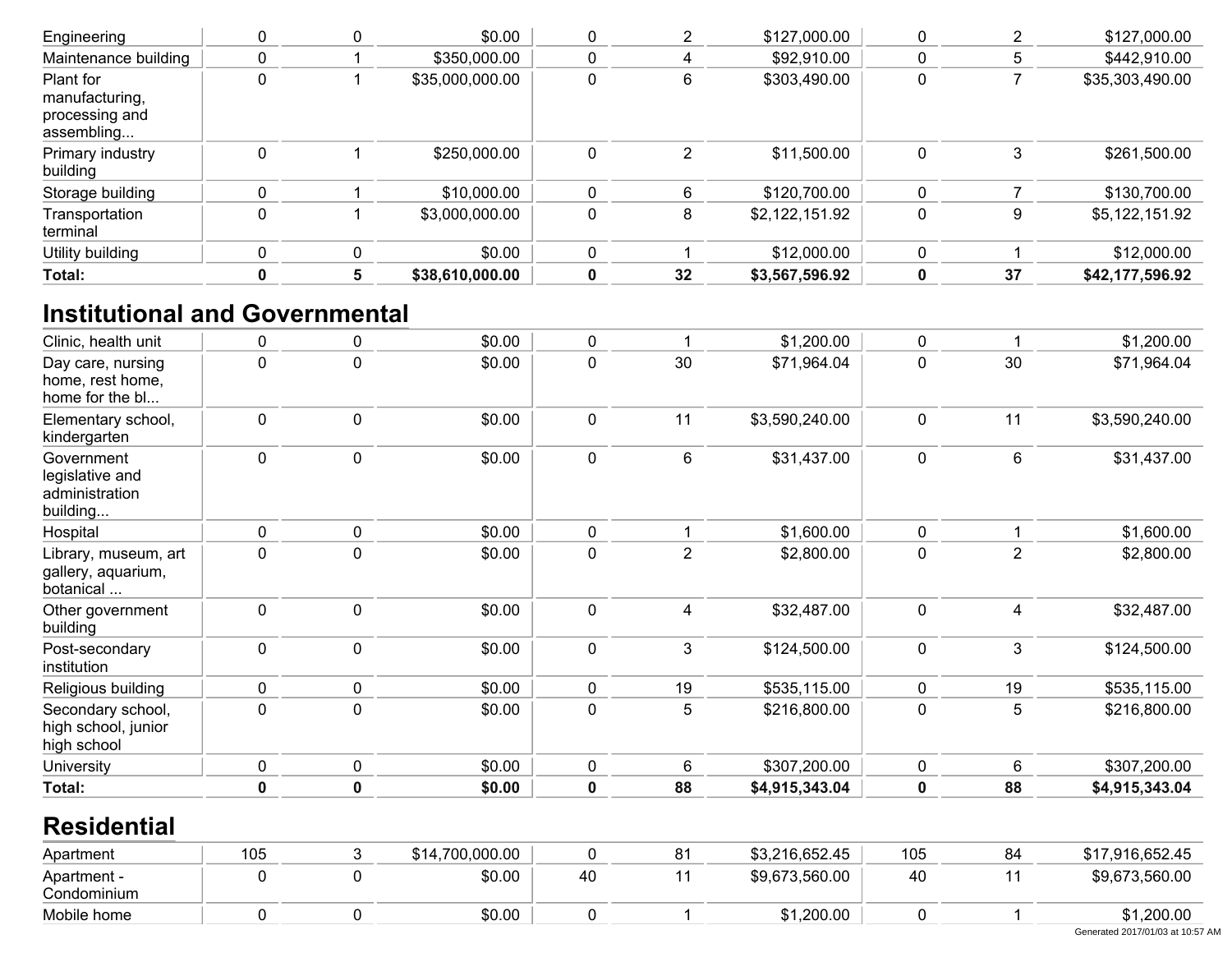| <b>Grand Total:</b>                                      | 173 | 76 | \$77,257,400.00 | 45 | 1554 | \$48,301,460.24 | 218 | 1630 | \$125,558,860.24 |
|----------------------------------------------------------|-----|----|-----------------|----|------|-----------------|-----|------|------------------|
| Total:                                                   | 173 | 66 | \$33,390,800.00 | 45 | 1260 | \$24,842,102.77 | 218 | 1326 | \$58,232,902.77  |
| Single House                                             | 57  | 58 | \$16,771,800.00 | 5  | 1030 | \$11,712,159.02 | 62  | 1088 | \$28,483,959.02  |
| Semi-Detached or<br>Double (side by<br>side), single-att | 4   |    | \$725,000.00    | 0  | 34   | \$71,572.52     | 4   | 37   | \$796,572.52     |
| Semi-Detached or<br>Double (side by side)<br>- Condomini | 0   |    | \$0.00          | 0  |      | \$46,500.00     | 0   |      | \$46,500.00      |
| Row House                                                |     | ∠  | \$1,194,000.00  |    | 101  | \$120,458.78    |     | 103  | \$1,314,458.78   |
|                                                          |     |    |                 |    |      |                 |     |      |                  |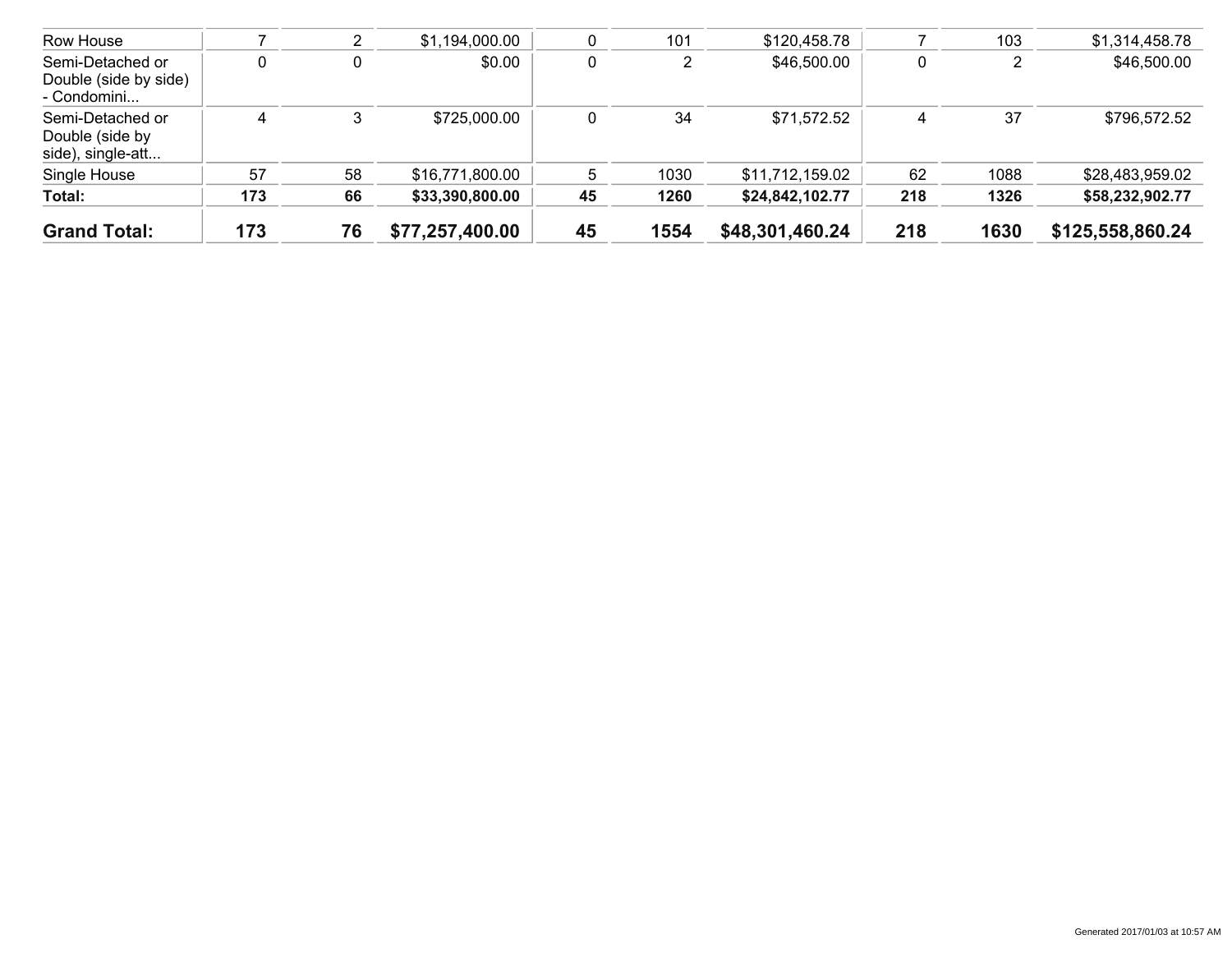

**Tel: (705) 759-5410Fax: (705) 541-7165**

# **DEMOLITION PERMITS SUMMARY**

|                                                          |                        |                          |                         |                        | 2015/01/01 to 2015/12/31         |                      |                        |                          |                      |
|----------------------------------------------------------|------------------------|--------------------------|-------------------------|------------------------|----------------------------------|----------------------|------------------------|--------------------------|----------------------|
|                                                          |                        | <b>New Construction</b>  |                         |                        | <b>Alterations and Additions</b> |                      |                        | <b>Total</b>             |                      |
| <b>Building Type</b>                                     | Num of<br><b>Units</b> | Num of<br><b>Permits</b> | Value of<br><b>Work</b> | Num of<br><b>Units</b> | Num of<br><b>Permits</b>         | <b>Value of Work</b> | Num of<br><b>Units</b> | Num of<br><b>Permits</b> | <b>Value of Work</b> |
| <b>Commercial</b>                                        |                        |                          |                         |                        |                                  |                      |                        |                          |                      |
| Hotel, hotel/motel, motor<br>hotel                       | $\pmb{0}$              | $\pmb{0}$                | \$0.00                  | $\pmb{0}$              | 1                                | \$20,000.00          | 0                      |                          | \$20,000.00          |
| Motor vehicle show room<br>(new and used)                | $\pmb{0}$              | $\mathbf 0$              | \$0.00                  | $\mathbf 0$            | $\overline{2}$                   | \$139,400.00         | 0                      | $\overline{2}$           | \$139,400.00         |
| Office building                                          | $\pmb{0}$              | $\mathbf 0$              | \$0.00                  | $\pmb{0}$              | $\overline{c}$                   | \$13,000.00          | 0                      | $\overline{c}$           | \$13,000.00          |
| Office complex                                           | $\pmb{0}$              | 0                        | \$0.00                  | $\pmb{0}$              |                                  | \$2,500.00           | 0                      |                          | \$2,500.00           |
| Outdoor recreational<br>building                         | $\pmb{0}$              | 0                        | \$0.00                  | 0                      | 1                                | \$10,000.00          | 0                      | 1                        | \$10,000.00          |
| Retail and wholesale<br>outlets                          | $\pmb{0}$              | $\mathbf 0$              | \$0.00                  | $\mathbf 0$            | 3                                | \$167,000.00         | 0                      | 3                        | \$167,000.00         |
| Total:                                                   | $\pmb{0}$              | $\mathbf 0$              | \$0.00                  | $\pmb{0}$              | 10                               | \$351,900.00         | $\mathbf 0$            | 10                       | \$351,900.00         |
| <b>Industrial</b>                                        |                        |                          |                         |                        |                                  |                      |                        |                          |                      |
| Plant for manufacturing,<br>processing and<br>assembling | $\pmb{0}$              | 0                        | \$0.00                  | $\pmb{0}$              | $\overline{2}$                   | \$700,000.00         | 0                      | $\overline{2}$           | \$700,000.00         |
| Primary industry building                                | $\pmb{0}$              | 0                        | \$0.00                  | $\mathbf 0$            | 1                                | \$8,500.00           | 0                      |                          | \$8,500.00           |
| Storage building                                         | $\pmb{0}$              | $\pmb{0}$                | \$0.00                  | $\pmb{0}$              | $\mathbf 1$                      | \$90,000.00          | 0                      |                          | \$90,000.00          |
| Total:                                                   | $\pmb{0}$              | $\mathbf 0$              | \$0.00                  | $\mathbf 0$            | 4                                | \$798,500.00         | $\mathbf 0$            | 4                        | \$798,500.00         |
| <b>Institutional and Governmental</b>                    |                        |                          |                         |                        |                                  |                      |                        |                          |                      |
| Elementary school,<br>kindergarten                       | $\pmb{0}$              | $\mathbf 0$              | \$0.00                  | $\mathbf 0$            | $\overline{2}$                   | \$12,500.00          | 0                      | $\overline{2}$           | \$12,500.00          |
| Religious building                                       | $\pmb{0}$              | $\mathbf 0$              | \$0.00                  | $\pmb{0}$              | 1                                | \$1,000.00           | 0                      | $\mathbf{1}$             | \$1,000.00           |
| Total:                                                   | $\mathbf 0$            | $\mathbf 0$              | \$0.00                  | $\mathbf 0$            | 3                                | \$13,500.00          | 0                      | 3                        | \$13,500.00          |
| <b>Residential</b>                                       |                        |                          |                         |                        |                                  |                      |                        |                          |                      |
| Apartment                                                | $\pmb{0}$              | 0                        | \$0.00                  | $-4$                   | 5                                | \$22,000.00          | $-4$                   | 5                        | \$22,000.00          |
| Single House                                             | $\mathbf 0$            | $\mathbf 0$              | \$0.00                  | $-31$                  | 72                               | \$333,511.00         | $-31$                  | 72                       | \$333,511.00         |
|                                                          |                        |                          |                         |                        |                                  |                      |                        |                          |                      |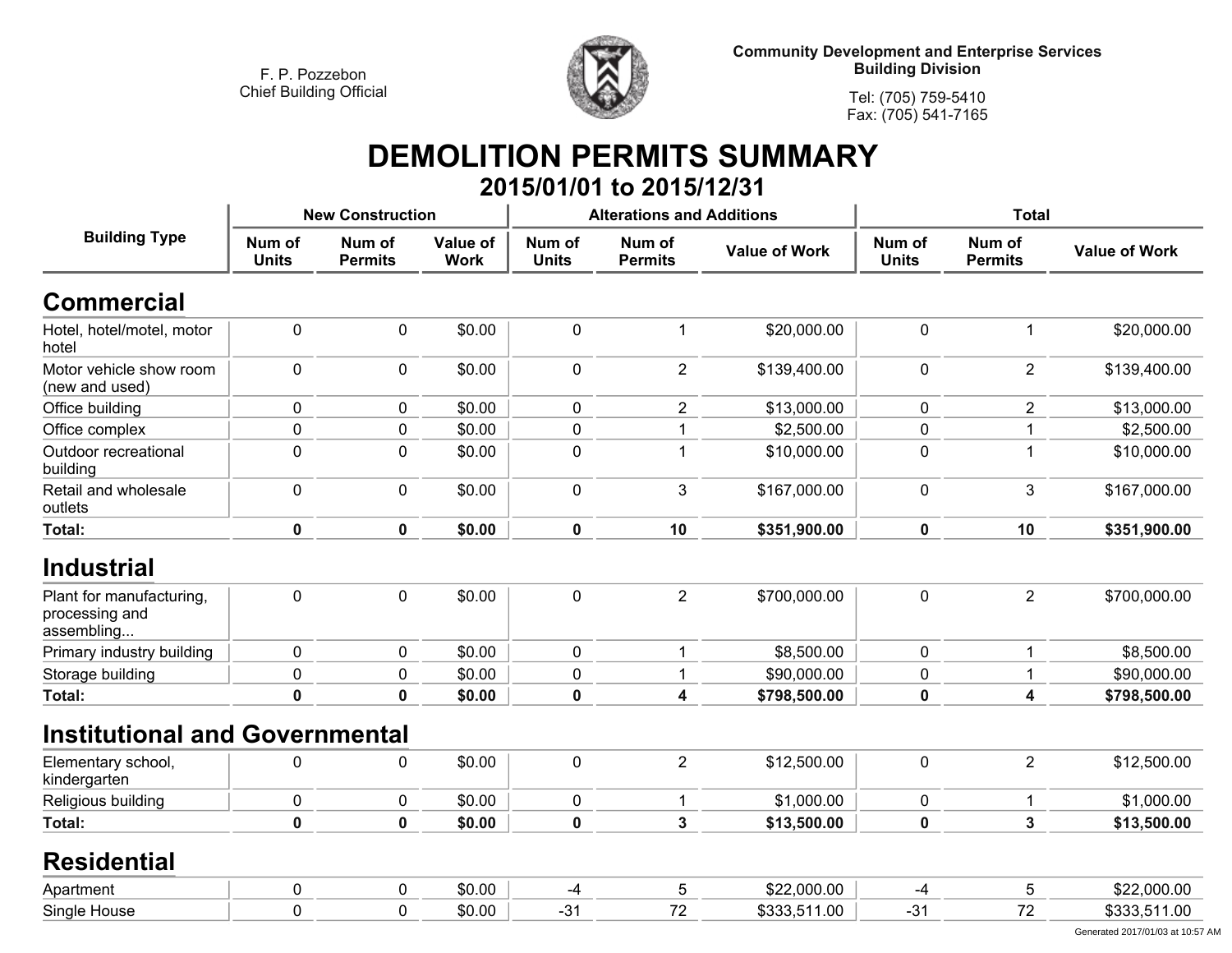| Total:              |  | \$0.00 | $-35$ | \$355,511.00                   | -35   | $\rightarrow$ | \$355,511.00 |
|---------------------|--|--------|-------|--------------------------------|-------|---------------|--------------|
| <b>Grand Total:</b> |  | \$0.00 | $-35$ | .519,411.00<br><b>C</b> 1<br>. | $-35$ | 94            | 519,411.00   |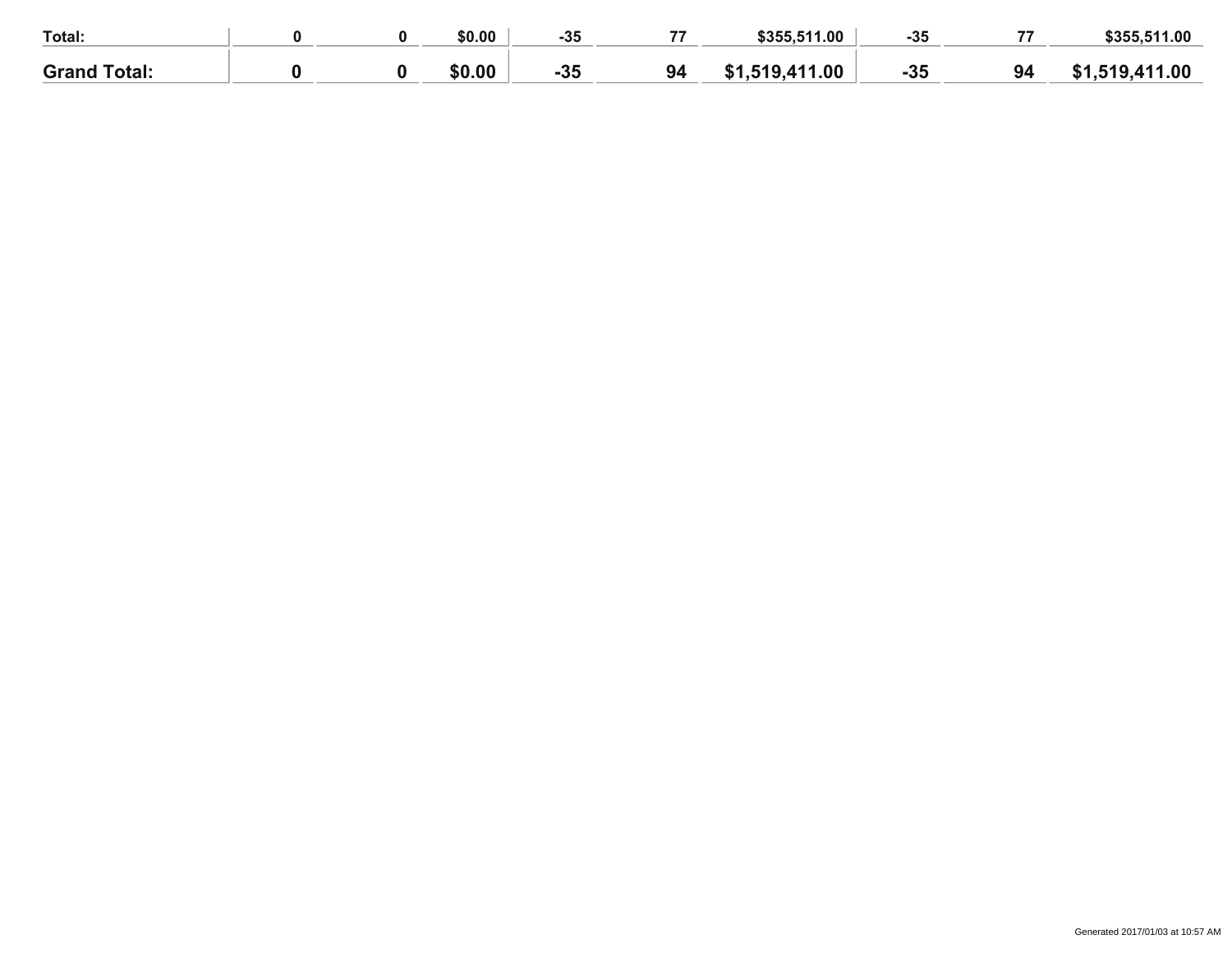

**Tel: (705) 759-5410Fax: (705) 541-7165**

#### **SIGN PERMITS SUMMARY 2015/01/01 to 2015/12/31**

| <b>Building Type</b>                                    | <b>New Construction</b> |                          |                         |                        | <b>Alterations and Additions</b> |                      | <b>Total</b>           |                          |                      |
|---------------------------------------------------------|-------------------------|--------------------------|-------------------------|------------------------|----------------------------------|----------------------|------------------------|--------------------------|----------------------|
|                                                         | Num of<br><b>Units</b>  | Num of<br><b>Permits</b> | Value of<br><b>Work</b> | Num of<br><b>Units</b> | Num of<br><b>Permits</b>         | <b>Value of Work</b> | Num of<br><b>Units</b> | Num of<br><b>Permits</b> | <b>Value of Work</b> |
| <b>Commercial</b>                                       |                         |                          |                         |                        |                                  |                      |                        |                          |                      |
| Hotel, hotel/motel, motor<br>hotel                      | $\pmb{0}$               | 0                        | \$0.00                  | $\mathbf 0$            | $\mathbf 1$                      | \$80,000.00          | 0                      | 1                        | \$80,000.00          |
| Motor vehicle show room<br>(new and used)               | $\mathbf 0$             | 0                        | \$0.00                  | $\mathbf 0$            | $\overline{4}$                   | \$32,000.00          | $\mathbf 0$            | 4                        | \$32,000.00          |
| Office building                                         | $\pmb{0}$               | 0                        | \$0.00                  | $\mathbf 0$            | 3                                | \$5,000.00           | 0                      | 3                        | \$5,000.00           |
| Restaurant                                              | $\mathbf 0$             | 0                        | \$0.00                  | $\mathbf 0$            | $\overline{4}$                   | \$13,200.00          | $\mathbf 0$            | 4                        | \$13,200.00          |
| Retail and wholesale<br>outlets                         | $\pmb{0}$               | 0                        | \$0.00                  | $\pmb{0}$              | 136                              | \$146,150.00         | $\pmb{0}$              | 136                      | \$146,150.00         |
| Retail complex                                          | $\mathbf 0$             | 0                        | \$0.00                  | $\mathbf 0$            | 12                               | \$322,400.00         | 0                      | 12                       | \$322,400.00         |
| Service station, repair<br>garage and specialty<br>shop | $\mathbf 0$             | 0                        | \$0.00                  | $\mathbf 0$            | 5                                | \$75,200.00          | $\mathbf 0$            | 5                        | \$75,200.00          |
| Total:                                                  | $\pmb{0}$               | $\mathbf 0$              | \$0.00                  | $\mathbf 0$            | 165                              | \$673,950.00         | $\mathbf 0$            | 165                      | \$673,950.00         |
| <b>Industrial</b>                                       |                         |                          |                         |                        |                                  |                      |                        |                          |                      |
| Primary industry building                               | $\pmb{0}$               | 0                        | \$0.00                  | $\pmb{0}$              | 8                                | \$9,800.00           | 0                      | 8                        | \$9,800.00           |
| <b>Transportation terminal</b>                          | $\mathbf 0$             | 0                        | \$0.00                  | $\mathbf 0$            | $\overline{2}$                   | \$50,000.00          | $\mathbf 0$            | $\overline{2}$           | \$50,000.00          |
| Total:                                                  | $\mathbf 0$             | 0                        | \$0.00                  | $\mathbf 0$            | 10                               | \$59,800.00          | $\pmb{0}$              | 10                       | \$59,800.00          |
| <b>Institutional and Governmental</b>                   |                         |                          |                         |                        |                                  |                      |                        |                          |                      |
| Other government<br>building                            | $\mathbf 0$             | 0                        | \$0.00                  | $\mathbf 0$            | 1                                | \$200.00             | $\mathbf 0$            | $\mathbf 1$              | \$200.00             |
| Religious building                                      | $\pmb{0}$               | 0                        | \$0.00                  | $\pmb{0}$              | $\mathbf 1$                      | \$200.00             | 0                      | 1                        | \$200.00             |
| Secondary school, high<br>school, junior high school    | $\overline{0}$          | 0                        | \$0.00                  | $\mathbf 0$            | $\overline{2}$                   | \$46,000.00          | $\overline{0}$         | $\overline{2}$           | \$46,000.00          |
| <b>Total:</b>                                           | $\mathbf 0$             | $\mathbf 0$              | \$0.00                  | $\mathbf 0$            | 4                                | \$46,400.00          | $\mathbf 0$            | 4                        | \$46,400.00          |
| <b>Residential</b>                                      |                         |                          |                         |                        |                                  |                      |                        |                          |                      |
| Single House                                            | $\mathbf 0$             | 0                        | \$0.00                  | $\mathbf 0$            | 3                                | \$600.00             | 0                      | 3                        | \$600.00             |
|                                                         |                         |                          |                         |                        |                                  |                      |                        |                          |                      |